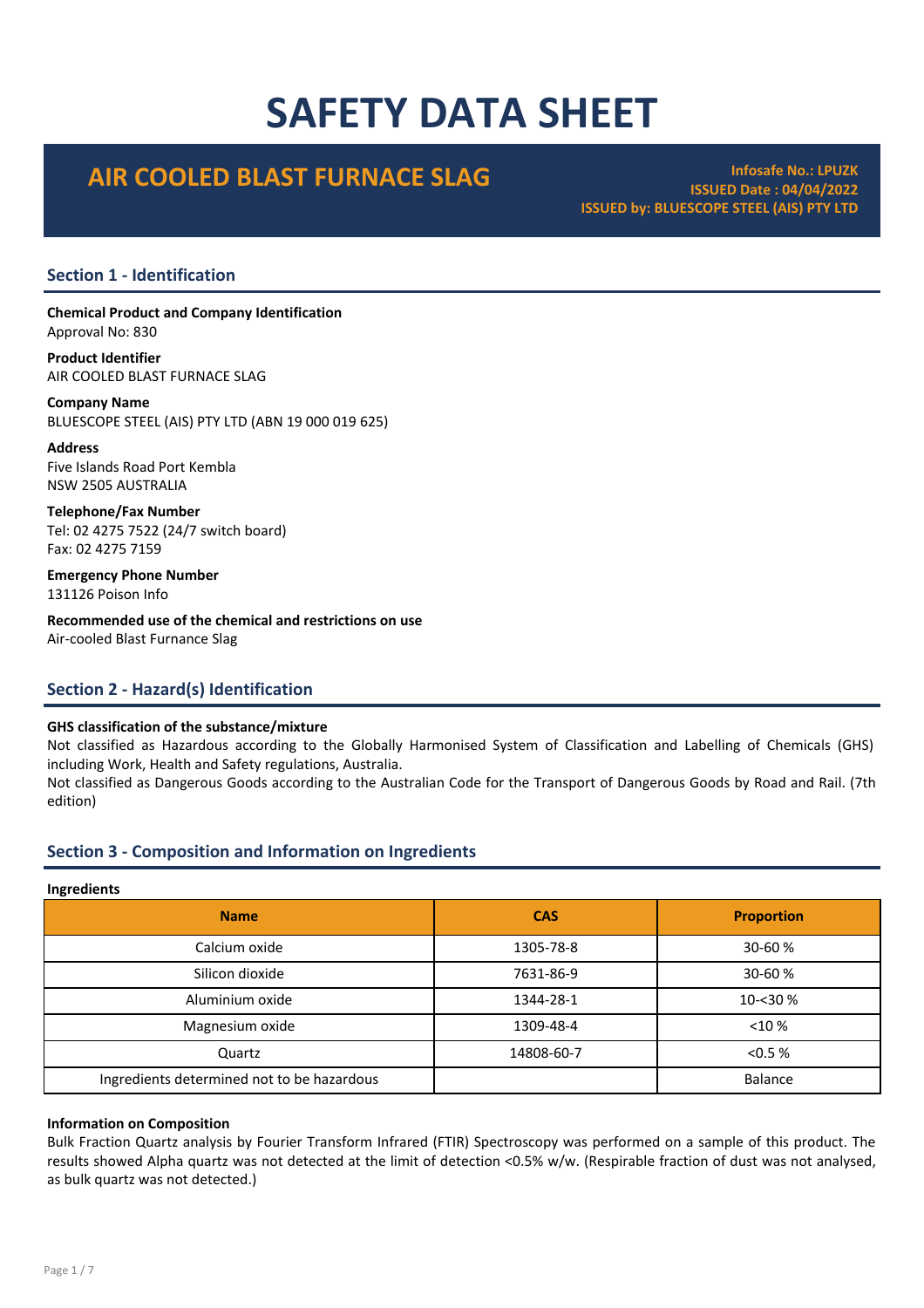# Section 4 - First Aid Measures

#### Inhalation

If inhaled, remove affected person from contaminated area. Keep at rest until recovered. If symptoms develop and/or persist seek medical attention.

#### Ingestion

Do not induce vomiting. Wash out mouth thoroughly with water. Seek medical attention.

# Skin

Wash affected area thoroughly with soap and water. If symptoms develop seek medical attention.

#### Eye

If in eyes, hold eyelids apart and flush the eyes continuously with running water. Remove contact lenses. Continue flushing for several minutes until all contaminants are washed out completely. If symptoms develop and/or persist seek medical attention.

# First Aid Facilities

Eyewash and normal washroom facilities.

#### Advice to Doctor

Treat symptomatically.

#### Other Information

For advice in an emergency, contact a Poisons Information Centre or a doctor at once. (131 126)

# Section 5 - Firefighting Measures

# Suitable Extinguishing Media

Use appropriate fire extinguisher for surrounding environment.

Hazards from Combustion Products Non combustible material.

# Specific hazards arising from the chemical

Non-combustible

#### Decomposition Temperature Not available

#### Precautions in connection with Fire

Fire fighters should wear Self-Contained Breathing Apparatus (SCBA) operated in positive pressure mode and full protective clothing to prevent exposure to vapours or fumes. Water spray may be used to cool down heat-exposed containers. Fight fire from safe location. This product should be prevented from entering drains and watercourses.

# Section 6 - Accidental Release Measures

#### Emergency Procedures

For angular cobbles: Pick up mechanically or collect using hand-tools.

For dust: Increase ventilation. Evacuate all unprotected personnel. Wear sufficient respiratory protection and full protective clothing to prevent exposure. Sweep up material avoiding dust generation or dampen spilled material with water to avoid airborne dust, then transfer material to a suitable container. Wash surfaces well with soap and water. Seal all wastes in labelled containers for subsequent recycling or disposal. Dispose of waste according to the applicable local and national regulations. If large quantities of this material enter waterways contact the EPA or your local Waste Management Authority.

# Section 7 - Handling and Storage

# Precautions for Safe Handling

Use only in a well ventilated area. Keep containers sealed when not in use. Prevent the build up of dust in the work atmosphere. Avoid inhalation of dust, and skin or eye contact. Maintain high standards of personal hygiene i.e. Washing hands prior to eating, drinking, smoking or using toilet facilities.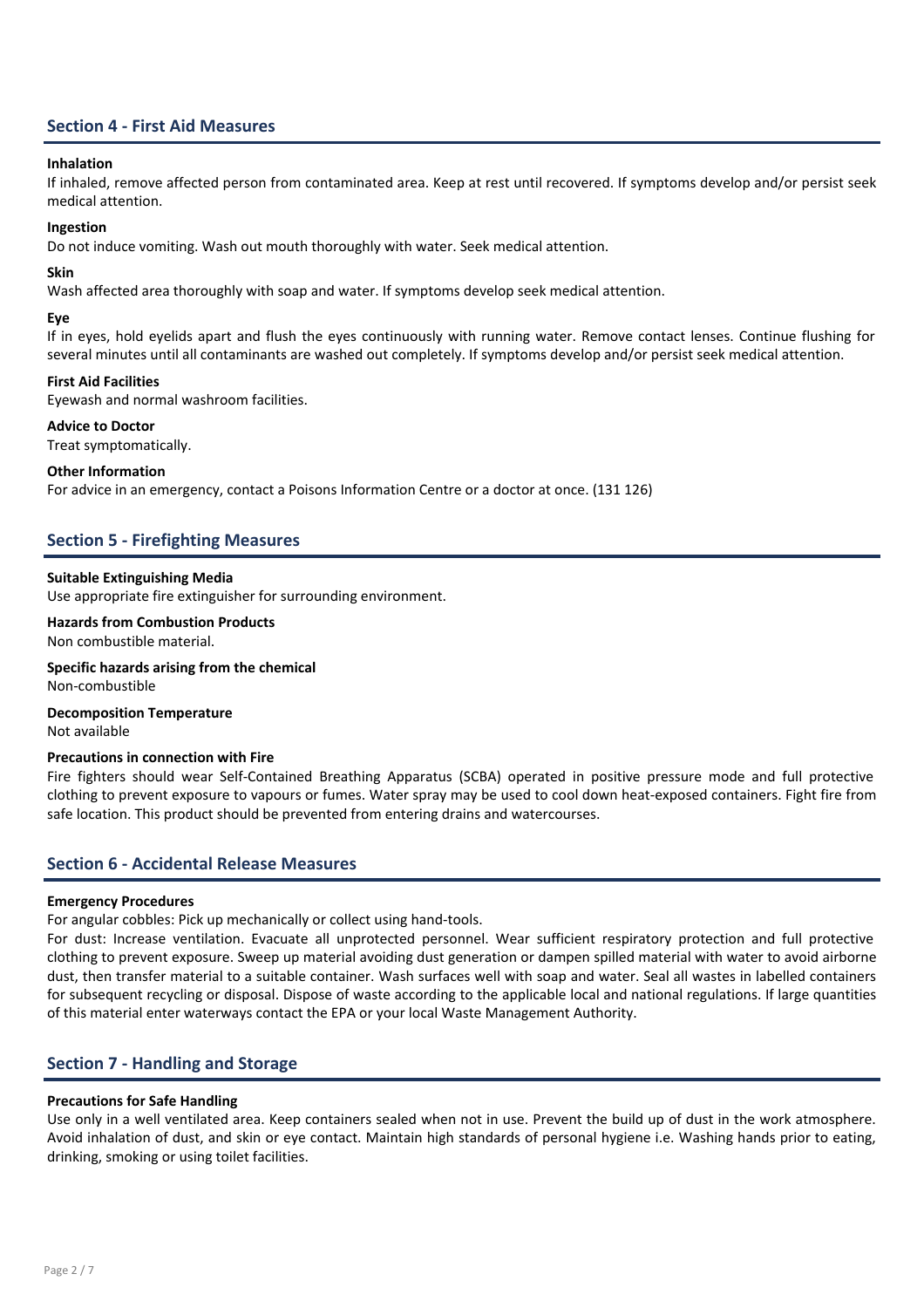# Conditions for safe storage, including any incompatibilities

Material is air cooled in slag pits. Store in a cool, dry, well-ventilated area, out of direct sunlight and moisture. Store in suitable, labelled containers. Keep containers tightly closed. Store away from incompatible materials. Ensure that storage conditions comply with applicable local and national regulations.

# Section 8 - Exposure Controls and Personal Protection

#### Occupational exposure limit values

No exposure standards have been established for this material. However, the available exposure limits for ingredients are listed below:

Aluminium oxide: TWA:  $10 \text{ mg/m}^3$ 

Calcium oxide TWA:  $2 \text{ mg/m}^3$ 

Dust not otherwise specified: TWA:  $10 \text{ mg/m}^3$ 

Magnesium oxide: TWA:  $10 \text{ mg/m}^3$ 

Silica: TWA:  $2 \text{ mg/m}^3$ 

Crystalline silica (respirable dust) TWA: 0.05 mg/m³ Note: Carc. 1A

TWA (Time Weighted Average): The average airborne concentration of a particular substance when calculated over a normal eighthour working day, for a five-day week.

STEL (Short Term Exposure Limit): The average airborne concentration over a 15 minute period which should not be exceeded at any time during a normal eight-hour workday.

Carc.1A: Known to have carcinogenic potential for humans.

Source: Safe Work, Australia.

# Biological Monitoring

No biological limit allocated.

# Engineering Controls

Use with good general ventilation. If dusts are produced, local exhaust ventilation should be used.

# Respiratory Protection

If engineering controls are not effective in controlling airborne exposure then an approved respirator with a replaceable dust/ particulate filter should be used. Refer to relevant regulations for further information concerning respiratory protective requirements.

Reference should be made to Australian/New Zealand Standards AS/NZS 1715, Selection, Use and Maintenance of Respiratory Protective Devices; and AS/NZS 1716, Respiratory Protective Devices, in order to make any necessary changes for individual circumstances.

# Eye and Face Protection

Safety glasses with side shields, chemical goggles or full-face shield as appropriate should be used. Final choice of appropriate eye/ face protection will vary according to individual circumstances. Eye protection devices should conform to relevant regulations. Eye protection should conform with Australian/New Zealand Standard AS/NZS 1337 (series)- Eye Protectors for Industrial Applications.

# Hand Protection

Wear gloves of impervious material. Final choice of appropriate gloves will vary according to individual circumstances. i.e. methods of handling or according to risk assessments undertaken. Occupational protective gloves should conform to relevant regulations. Reference should be made to AS/NZS 2161.1: Occupational protective gloves - Selection, use and maintenance.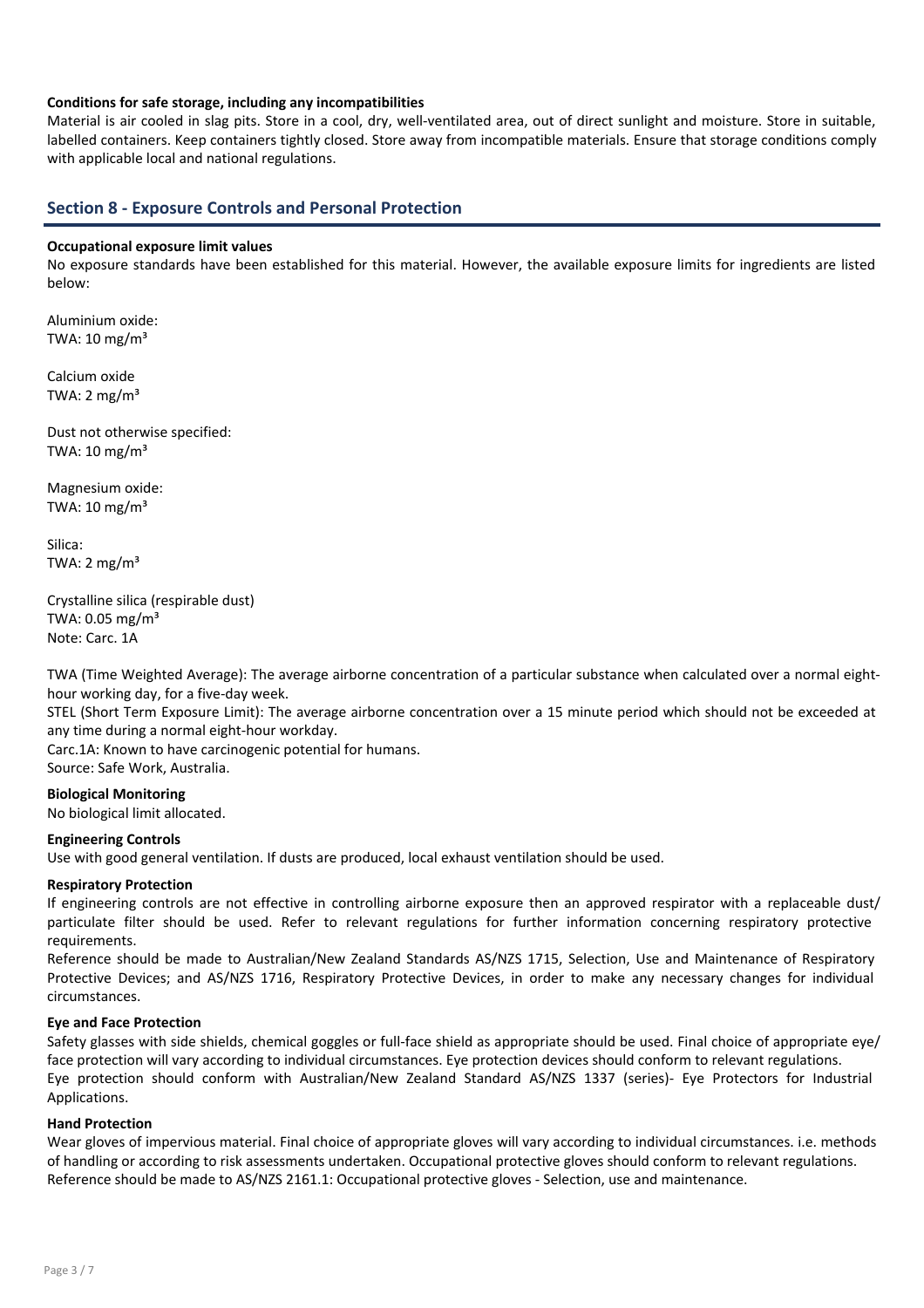# Body Protection

Suitable protective workwear, e.g. cotton overalls buttoned at neck and wrist is recommended. Chemical resistant apron is recommended where large quantities are handled.

|  |  |  |  | <b>Section 9 - Physical and Chemical Properties</b> |
|--|--|--|--|-----------------------------------------------------|
|--|--|--|--|-----------------------------------------------------|

| <b>Properties</b>                                             | <b>Description</b>                            | <b>Properties</b>                              | <b>Description</b>                                           |
|---------------------------------------------------------------|-----------------------------------------------|------------------------------------------------|--------------------------------------------------------------|
| Form                                                          | Solid                                         | Appearance                                     | Grey angular cobbles<br>approximately 5-7 cm in<br>diameter. |
| Colour                                                        | Not available                                 | Odour                                          | No detectable odour, Like<br>rotten eggs when cast.          |
| <b>Melting Point</b>                                          | 1300 to 1400°C (Based on<br>simlilar product) | <b>Boiling Point</b>                           | Not available                                                |
| <b>Decomposition Temperature</b>                              | Not available                                 | <b>Solubility in Water</b>                     | Partially soluble in water.                                  |
| <b>Specific Gravity</b>                                       | Not available                                 | pH                                             | 11.2 (at 0.4g/mL concentration)                              |
| <b>Vapour Pressure</b>                                        | Not applicable                                | Relative Vapour Density (Air=1) Not applicable |                                                              |
| <b>Evaporation Rate</b>                                       | Not available                                 | <b>Odour Threshold</b>                         | Not available                                                |
| <b>Viscosity</b>                                              | Not available                                 | <b>Volatile Component</b>                      | 0.8%                                                         |
| <b>Partition Coefficient: n-</b><br>octanol/water (log value) | Not available                                 | <b>Density</b>                                 | Not available                                                |
| <b>Flash Point</b>                                            | Not applicable                                | <b>Flammability</b>                            | Non-combustible                                              |
| <b>Auto-Ignition Temperature</b>                              | Not applicable                                | <b>Explosion Limit - Upper</b>                 | Not applicable                                               |
| <b>Explosion Limit - Lower</b>                                | Not applicable                                | <b>Particle Size</b>                           | Approximately 5-7 cm in<br>diameter                          |
| <b>Particle Characteristics</b>                               | Rock-like                                     |                                                |                                                              |

# Section 10 - Stability and Reactivity

Reactivity Reacts with incompatible materials.

# Chemical Stability

Stable under normal conditions of storage and handling.

#### Possibility of hazardous reactions Not available

Conditions to Avoid None known

Incompatible Materials None known.

Hazardous Decomposition Products Thermal decomposition may result in the release of toxic and/or irritating fumes.

# Hazardous Polymerization

Will not occur.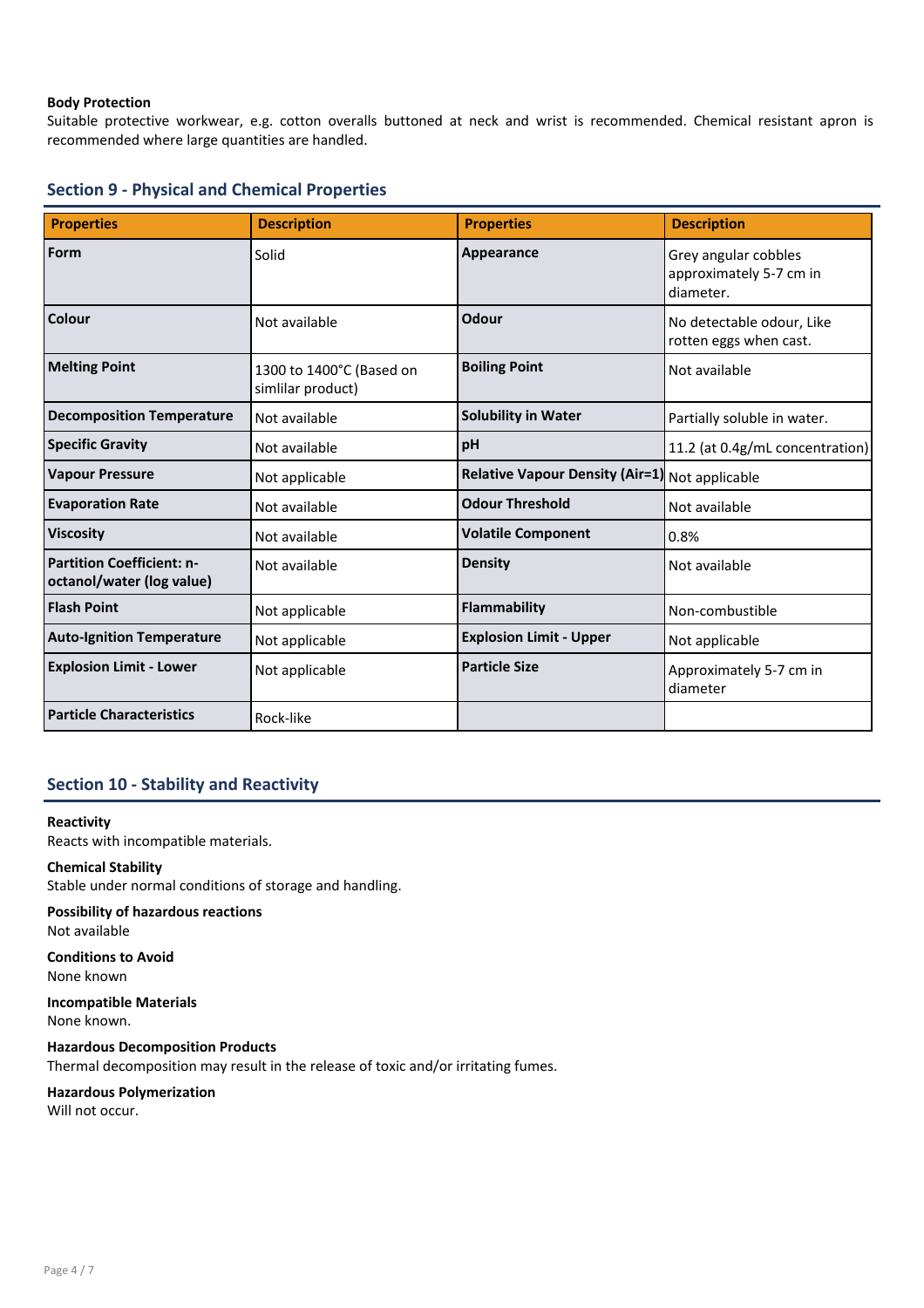# Section 11 - Toxicological Information

#### Toxicology Information

No toxicity data available for this material.

#### Ingestion

Ingestion of this product may irritate the gastric tract causing nausea and vomiting.

#### Inhalation

Inhalation of dusts may irritate the respiratory system.

#### Skin

May cause abrasive irritation in contact with the skin, which can result in redness, itching and possible dermatitis.

# Eye

Eye contact may cause mechanical irritation. May result in mild abrasion.

# Respiratory Sensitisation

Not expected to be a respiratory sensitiser.

#### Skin Sensitisation Not expected to be a skin sensitiser.

Germ Cell Mutagenicity

Not considered to be a mutagenic hazard.

**Carcinogenicity** Not considered to be a carcinogenic hazard.

Contains crystalline silica. Crystalline silica (respirable size <=18um)(quartz/cristobalite) has been classified by the International Agent for Research on Cancer (IARC) as carcinogenic to humans (Group 1).

Silicon dioxide is listed as a Group 3: Not classifiable as to carcinogenicity to humans according to International Agency for Research on Cancer (IARC).

Reproductive Toxicity Not considered to be toxic to reproduction.

# STOT - Single Exposure

Not expected to cause toxicity to a specific target organ.

# STOT - Repeated Exposure

Not expected to cause toxicity to a specific target organ.

Aspiration Hazard Not expected to be an aspiration hazard.

# Other Information

Prolonged or repeated exposure to the dust of this material this material may result in skin irritation and in irritation to the eyes and respiratory tract. Although not detected during testing (Alpha quartz was not detected at the limit of detection less than 0.5% w/w) - Dust from this product may contain traces of respirable crystalline silica, hence bronchitis, silicosis (scarring of the lungs) may occur.

# Section 12 - Ecological Information

**Ecotoxicity** No ecological data available for this material.

Persistence and degradability Not available

Mobility Not available

Bioaccumulative Potential Not available

Other Adverse Effects Not available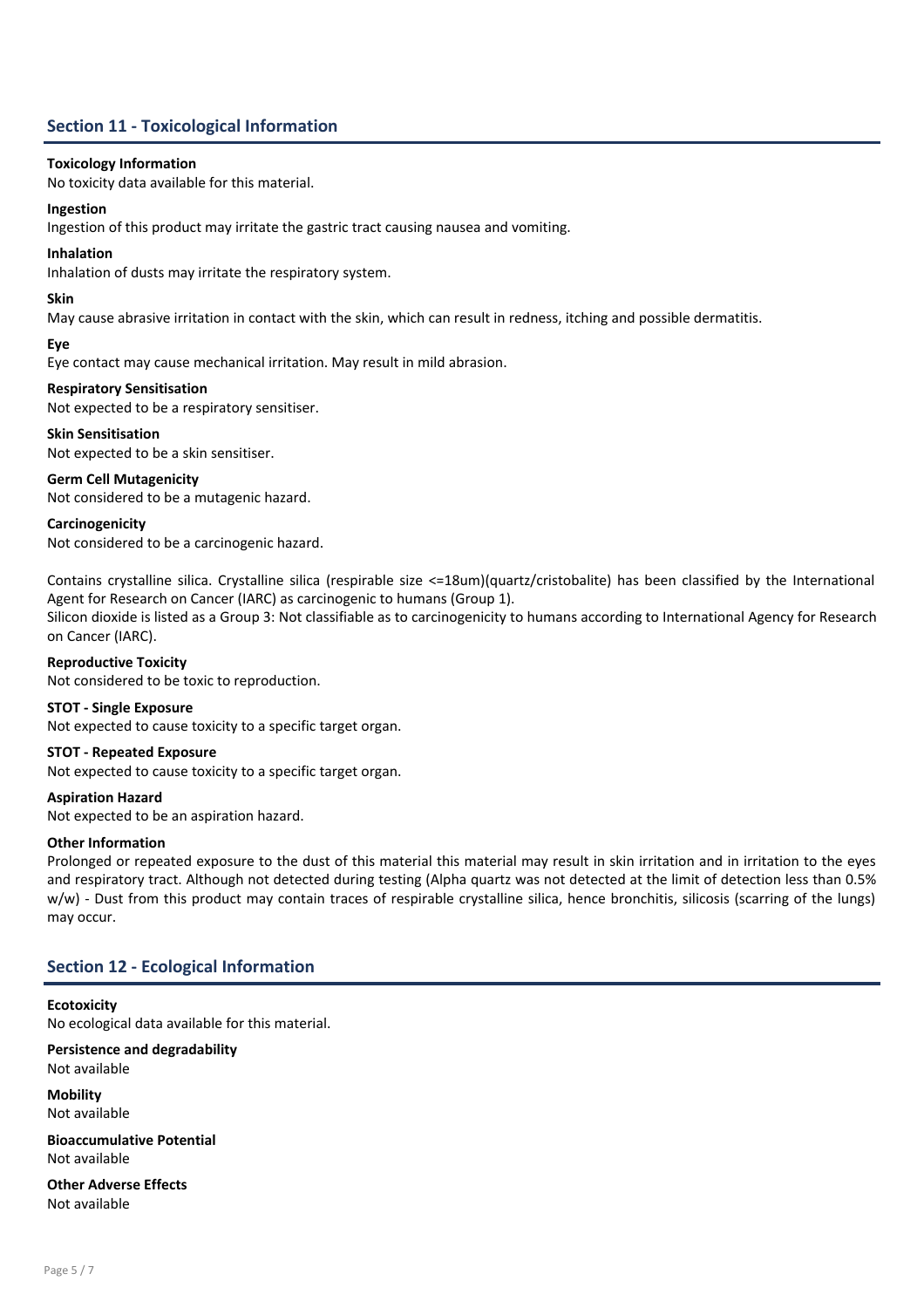#### Environmental Protection

Prevent this material entering waterways, drains or sewers.

#### Hazardous to the Ozone Layer

This product is not expected to deplete the ozone layer.

# Section 13 - Disposal Considerations

# Disposal Considerations

The disposal of the spilled or waste material must be done in accordance with applicable local and national regulations. To minimise personal exposure to the chemical, refer to Section 8—Exposure controls and personal protection.

# Section 14 - Transport Information

# Transport Information

Road and Rail Transport (ADG Code): Not classified as Dangerous Goods according to the Australian Code for the Transport of Dangerous Goods by Road and Rail (ADG Code) (7th edition).

# Marine Transport (IMO/IMDG):

Not classified as Dangerous Goods by the criteria of the International Maritime Dangerous Goods Code (IMDG Code) for transport by sea.

# Air Transport (ICAO/IATA):

Not classified as Dangerous Goods by the criteria of the International Air Transport Association (IATA) Dangerous Goods Regulations for transport by air.

ADG U.N. Number None Allocated

ADG Proper Shipping Name None Allocated

ADG Transport Hazard Class None Allocated

Special Precautions for User Not available

IMDG Marine pollutant No

Transport in Bulk Not available

# Section 15 - Regulatory Information

#### Regulatory Information

Not classified as Hazardous according to the Globally Harmonised System of classification and labelling of chemicals (GHS) including Work, Health and Safety regulations, Australia.

Not classified as a Scheduled Poison according to the Standard for the Uniform Scheduling of Medicines and Poisons (SUSMP).

Poisons Schedule Not Scheduled

Montreal Protocol Not listed

Stockholm Convention Not listed

Rotterdam Convention Not listed